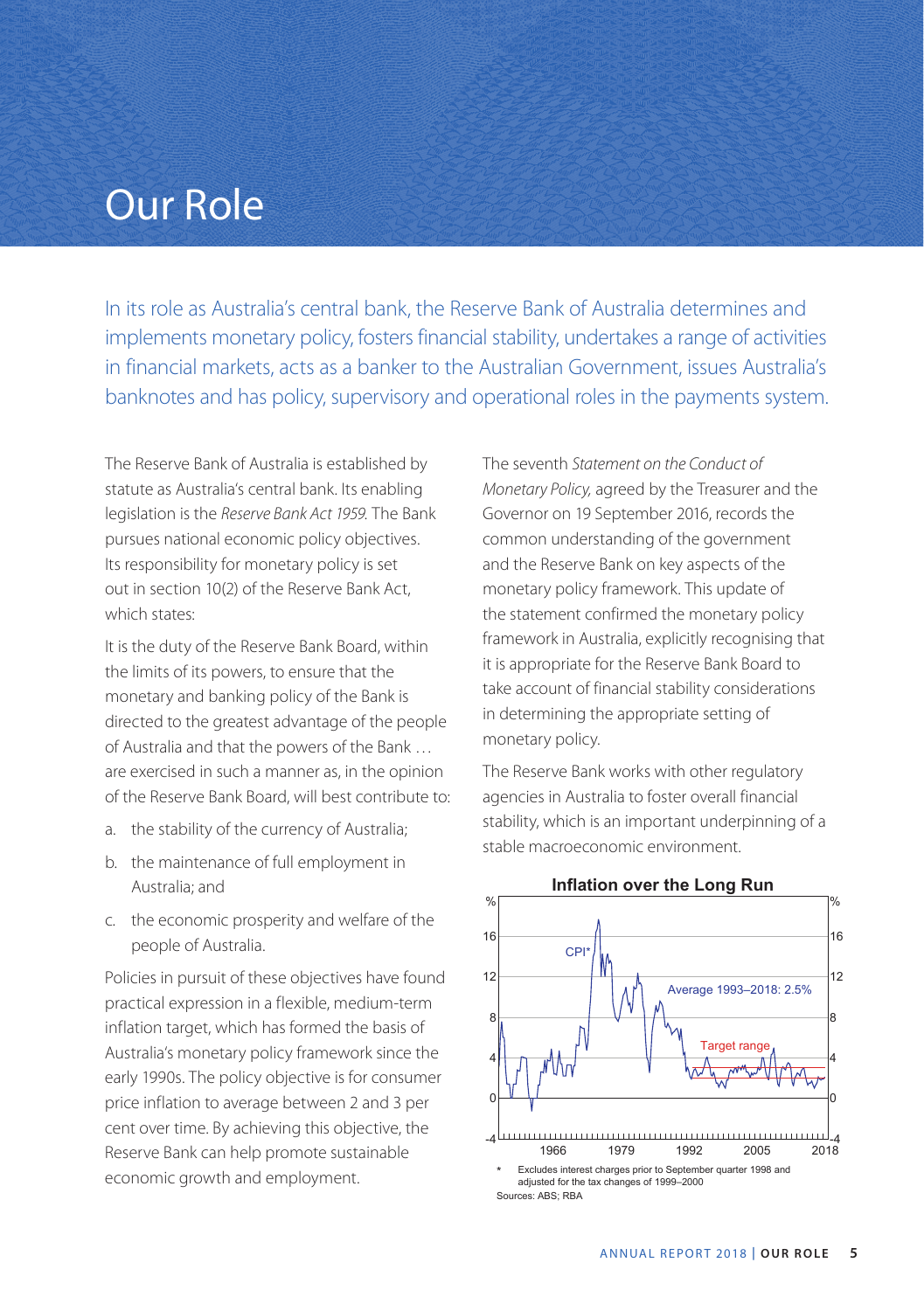The Governor chairs the Council of Financial Regulators (CFR), a non-statutory coordinating body for Australia's main financial regulatory agencies, whose role is to contribute to the efficiency and effectiveness of regulation and to promote the stability of the Australian financial system. Its members – the Reserve Bank, the Australian Prudential Regulation Authority (APRA), the Australian Securities and Investments Commission and the Australian Treasury – share information, discuss regulatory issues and, if the need arises, coordinate responses to potential threats to financial stability. The CFR also advises the Australian Government on Australia's financial regulatory arrangements.

Australia's financial stability policy framework includes mandates for financial stability for both APRA and the Reserve Bank. APRA is responsible for prudential supervision of financial institutions and the Bank is responsible for promoting overall financial system stability. In the event of a financial system disturbance, the Bank and relevant agencies would work to mitigate the risk of systemic consequences. The Bank's responsibility to promote financial stability does not, however, equate to a guarantee of solvency for financial institutions and the Bank does not see its balance sheet as being available to support insolvent institutions. Nevertheless, the Bank's central position in the financial system – and its position as the ultimate provider of liquidity to the system – gives it a key role in financial crisis management, in conjunction with the other members of the CFR.

The Reserve Bank conducts operations in domestic and international financial markets and undertakes analysis of markets and institutional developments in support of its policy objectives. These include ensuring there is sufficient liquidity in the domestic money market on a daily basis,

in support of the Bank's monetary policy and financial system stability objectives. The Bank operates in the foreign exchange market to meet the foreign exchange needs of its clients (the largest of which is the Australian Government) and to assist with liquidity management in domestic markets. It holds and manages Australia's foreign currency reserves, and has the capacity to intervene in the foreign exchange market to address any apparent dysfunction in that market or significant misalignment in the value of the currency, consistent with the objectives of monetary policy.

The Reserve Bank has responsibility for ensuring the stability, efficiency and competitiveness of the payments system through the Payments System Board, which was established in 1998. The Bank's powers in relation to the payments system are set out in a number of statutes, including the *Payment Systems (Regulation) Act 1998* and the *Payment Systems and Netting Act 1998*. Under the *Corporations Act 2001*, the Bank, through the Payments System Board, has responsibility for determining financial stability standards for licensed clearing and settlement facilities and assessing facilities' compliance with those standards.

The Reserve Bank also has an operational role in the payments system, as owner and operator of Australia's high-value real-time gross settlement system – the Reserve Bank Information and Transfer System (RITS). In November 2017, significant new capability was added to RITS with the Fast Settlement Service commencing live operations. This system settles obligations arising from individual payments exchanged on the New Payments Platform in real time on a 24/7 basis. A separate area of the Bank assesses RITS against international standards for such infrastructure on an annual basis.